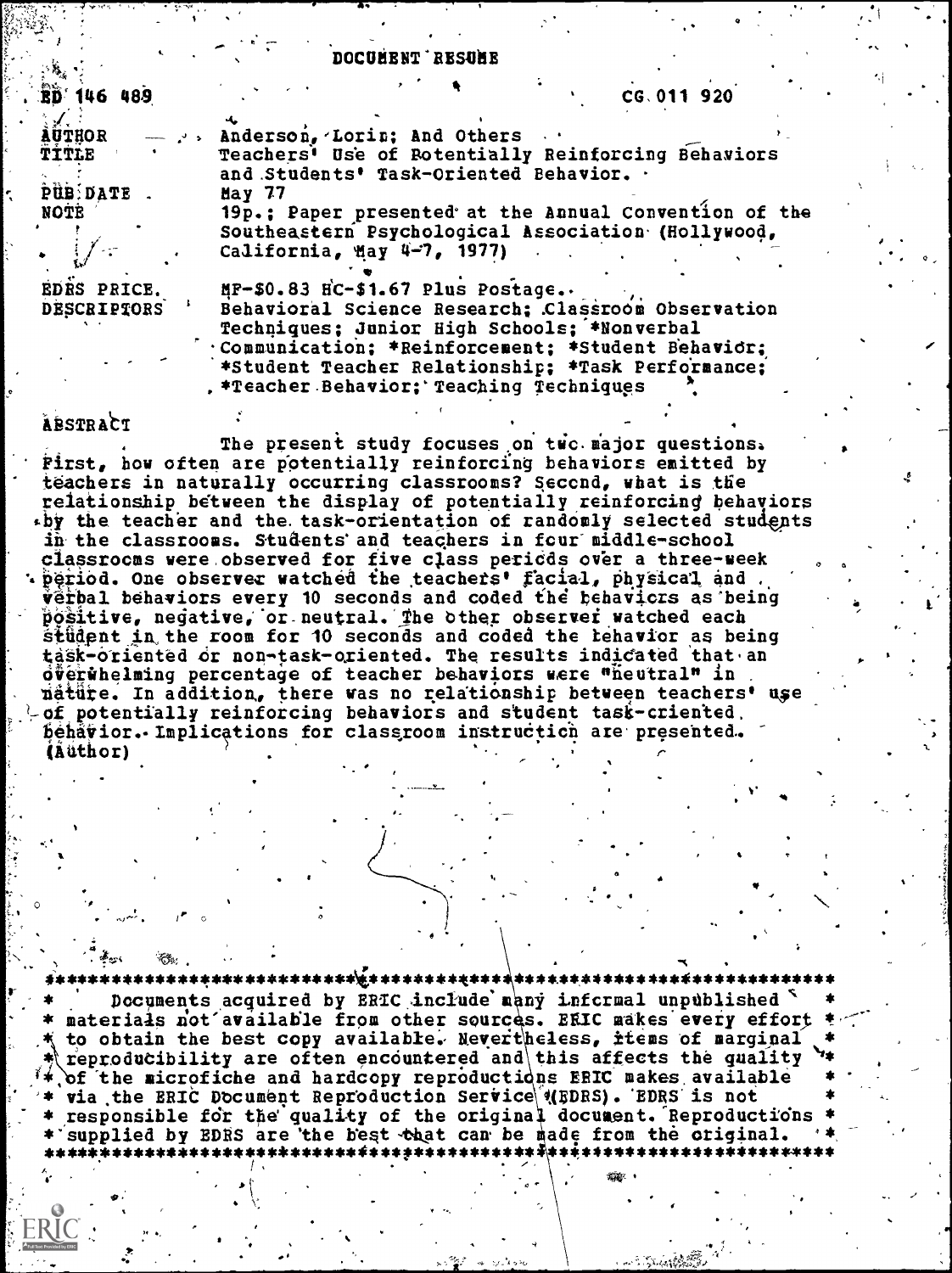ED146489 TEACHERS' USE OF POTENTIALLY REINFORCING BEHAVIORS AND STUDENTS' TASK-ORIENTED, BEHAVIOR Lorin Anderson University of South Carolina Elizabeth Calder Charleston County (S.C.) Public Schools. Amelia Reynolds University of South Carolina Frances Welch Charleston County (S.C.) Public Schools US DEPARTMENT OF HEALTH,<br>EDUCATION & WELFARE<br>NATIONAL INSTITUTE OF<br>EDUCATION "PERMISSION TO REPRODUCE THIS MATERIAL HAS BREN GRANTED BY THIS DOCUMENT HAS BEEN REPRO-<br>DUCED EXACTLY AS RECEIVED FROM<br>THE PERSON OR ORGANIZATION ORIGINA<br>ATING IT POINTS OF VIEW OR OPINIONS<br>SENTOFFICIAL NATIONAL INSTITUTE OF<br>EDUCATION POSITION OR POLICY H hdersø orin TO THE EDUCATIONAL RESOURCES INFORMATION CENTER (ERIC) AND USERS OF THE ERIC SYSTEM." Paper presented at the Annual Meeting of the Southeast Psychological  $\mathbf{\Omega}$ Association, Hollywood, Florida, May, 1977  $\sigma$ 

 $C$   $C$   $0$   $1$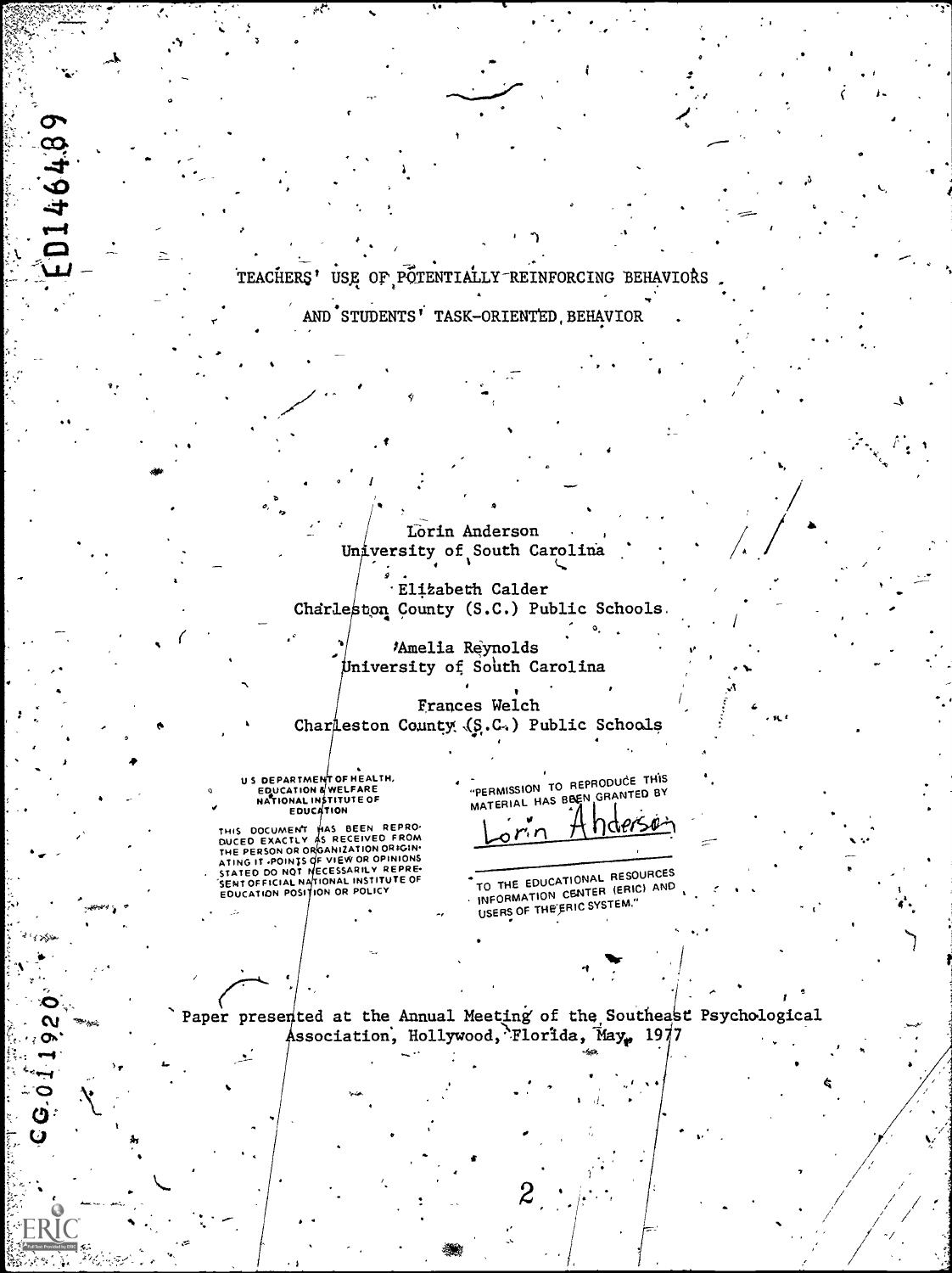# Teachers' Use of Potentially Reinforcing Behaviors Students' Task=Oriented Behavior

One of the major problems facing classroom teachers is how to gain and maintain their students' involvement in learning tasks. Theorists and researchers, alike, have advocated the use of reinforcement as one means of increasing the amount and degree of student involvement in learning. These advocates suggest that control of student behavior can be achieved through the teacher's provision (or withholding) of reinforcers following the appearance of desirable (or undesirable) behaviors on the part of the student. Several studies (Becker et al., 1967; Madsen et al., 1968; O'Leary and Drabman, 1971) have supported this position. Three characteristics of these studies are especially noteworthy. First, the reinforcers used in the studies ranged from teacher pratse to material incentives to tokens. Second, the studies were carefully controlled experimental laboratory .studies, usually involving a single teacher and a small number of "target" pupils. Third, the dependent variable was most frequently disruptive behaviors.

'The typical classroom stands in contrast to the setting in which these experimental studies were conducted. Most of the reinforcers used by teachers are in the form of reinforcing behaviors (e.g., smiles, praise, "pats on the back"), rather than tokens or material incentives. More importantly, teachers often are unaware of individual student behaviors. Rather, teachers "behave" toward an entire class of learners.

Even when reinforcing behaviors are directed toward particular students, other students in the class are often aware of the reinforcers being provided. As Dunkin and Biddle. (1974) write, "pupils, are more likely to witness class yom reinforcement than they are to experience  $\tilde{\mathbf{f}}$  t personally" (p. 166). Bandura (1969)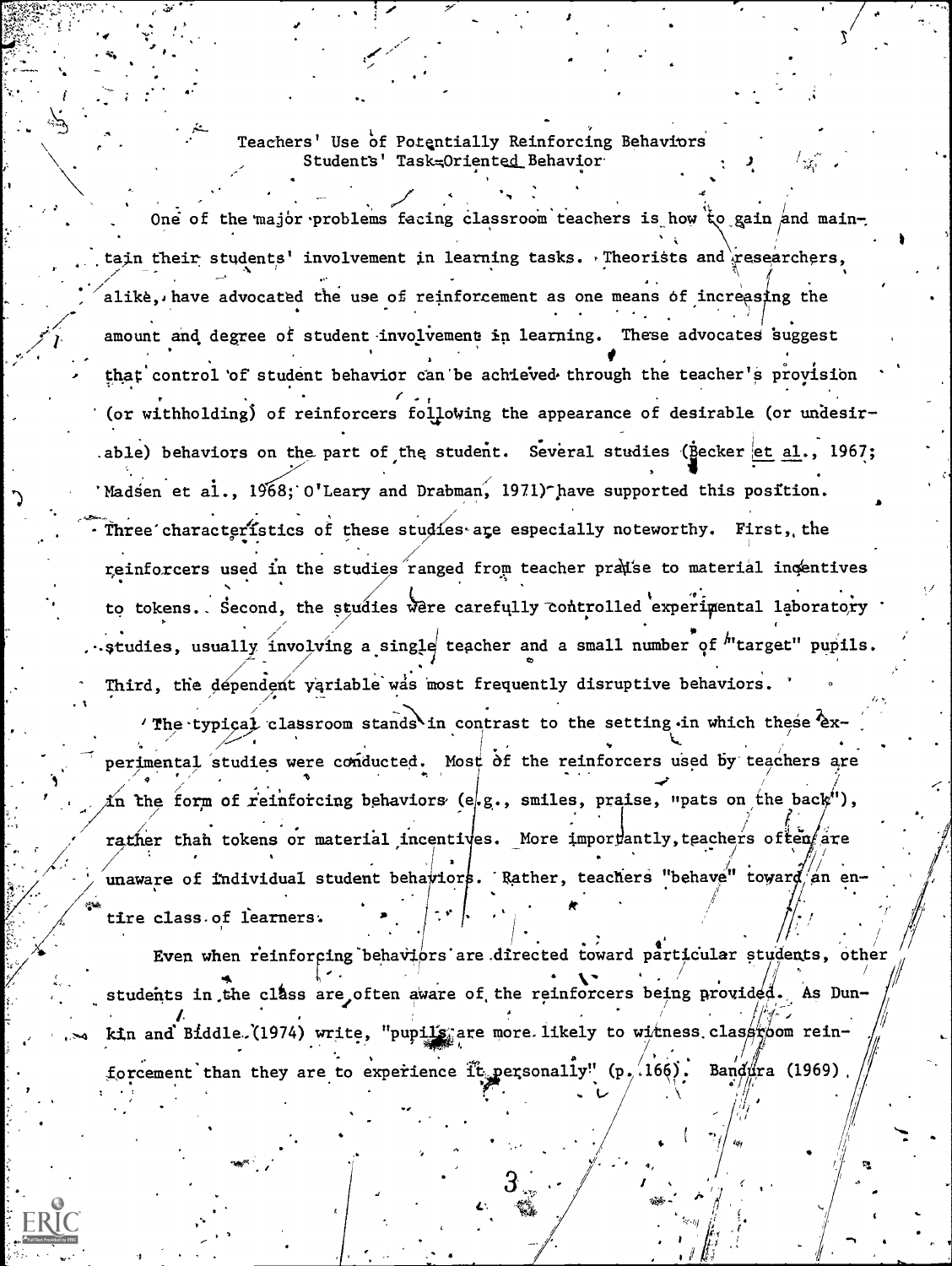has used the phrase "vicarious reinforcement" to refer to the effect on the behavior or the observer of observing reinforcers being given to others. Consequently, the behaviors emitted by the teacher, which have traditionally been viewed as having some reinforcement value, can best be described as "potentially reinforcing behaviors."

In light of the above discussion, the present study focuses on two major questions. First, how frequently are potentially reinforcing behaviors emitted. by teachers in naturally occurring classrooms?' Second, what is the relationship between the display of potentially reinforcing behaviors by the teacher and the. task-orientation of the randomly selected students in the classrooms?

#### Method

#### Sample -

The sample consisted of middle school age students in four classrooms attending a summer school program in an urban school. The classes were selected on the basis of the recommendations of the building principal and the willingness of the teachers to be observed. Approximately fifteen students were in each classroom. Approximately one-third of the students were black; two-thirds were white. Approximately half of the students were boys and half were girls. Twelve students in each of the four classes were chosen to be observed on the basis of the students' visibility to the observer. One teacher was in charge of each classroom. All four teachers were white females.

#### Procedure,

Students and teachers were observed for five class periods (wer a three week period. Two observers were present in the classrooms. The same two observers were used for the entire study. The first observer watched the teachers' facial, physical and verbal behaviors every ten seconds and coded the behaviors within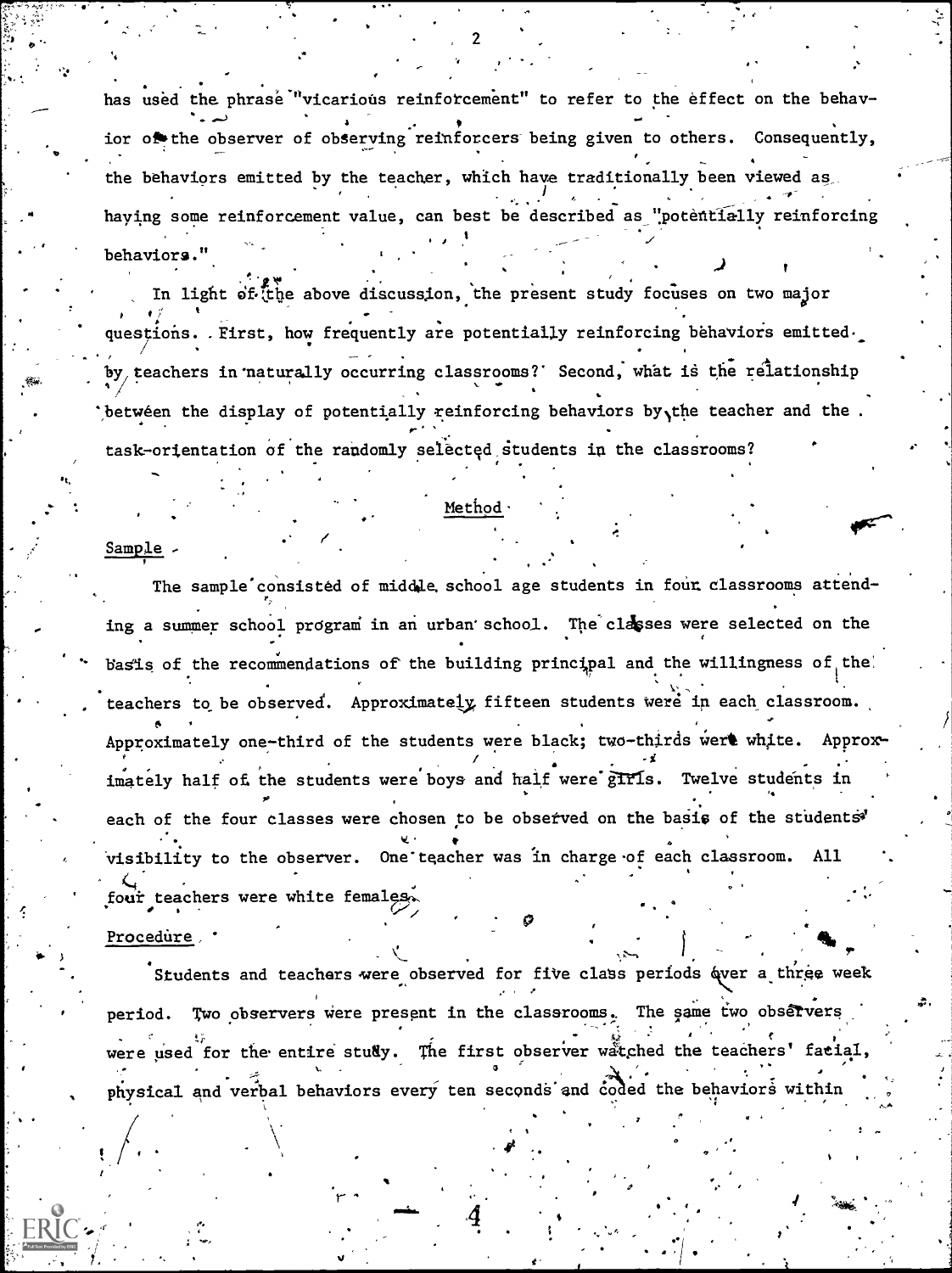each category as being positive (e.g., smile, pat on the back, or praise), negative (e.g., frown, grasping the student by the shoulders, or criticism). or neutral. 'The categories are more fully described in Table 1,

3

New York Construction

to '

tt

Ifisert Table 1 About Here

 $\mathcal{A}_{\mathbf{q}}$  and  $\mathcal{A}_{\mathbf{q}}$ 

t.

The second observer watched each student in the room for ten seconds and coded the behavior as being task-oriented. or non-task-oriented. Three .. ,, . categories of task-oriepted behaviors Were used: "attention," "work,." 1 , and the contract of the contract of  $\mathcal{A}$ and "other." "Attention" was coded if the student was displaying "eyes on"  $\mathcal{L}$  -defined by the contract of  $\mathcal{L}$  -defined by  $\mathcal{L}$  -defined by  $\mathcal{L}$  -defined by  $\mathcal{L}$ behavior: "Work" was coded if the student was writing or reciting.. "Other" was coded if the student was working with other students or the teacher on .<br>assignments or problems. The students were observed in a random order with, which every student being "re-observed" every two minutes. The random observations of students helped to insure that the teacher'behaViors were, in fact, / potentially reinforcing behaviors.

Observer agreement with respect to both of the observation instruments was obtained prior to the study using a device suggested by McQueen (1975). Both  $\cdot$ observers used the observation instruments in several classrooms of a comparable pature to the classrooms used in the study. The observer agreement for the the  $\mathcal{A}$  and  $\mathcal{A}$ student behavioral observation instrument was 93 per cent. For the teacher behavioral observation instrument, the observer agreement was 80 per cent. The observation scheme allowed for the coordination of the two sers of observations. Every ten seconds the teacher behavior was coded as positive,  $\vert$ negative and neutral in the three areas (facial, physical and verbal) and . a student's behavior was coded as task-relevant or non-task-relevant, this coordination of observations, the relationship between teacher behaviors

and the behaviors of randomly selected students could be examined.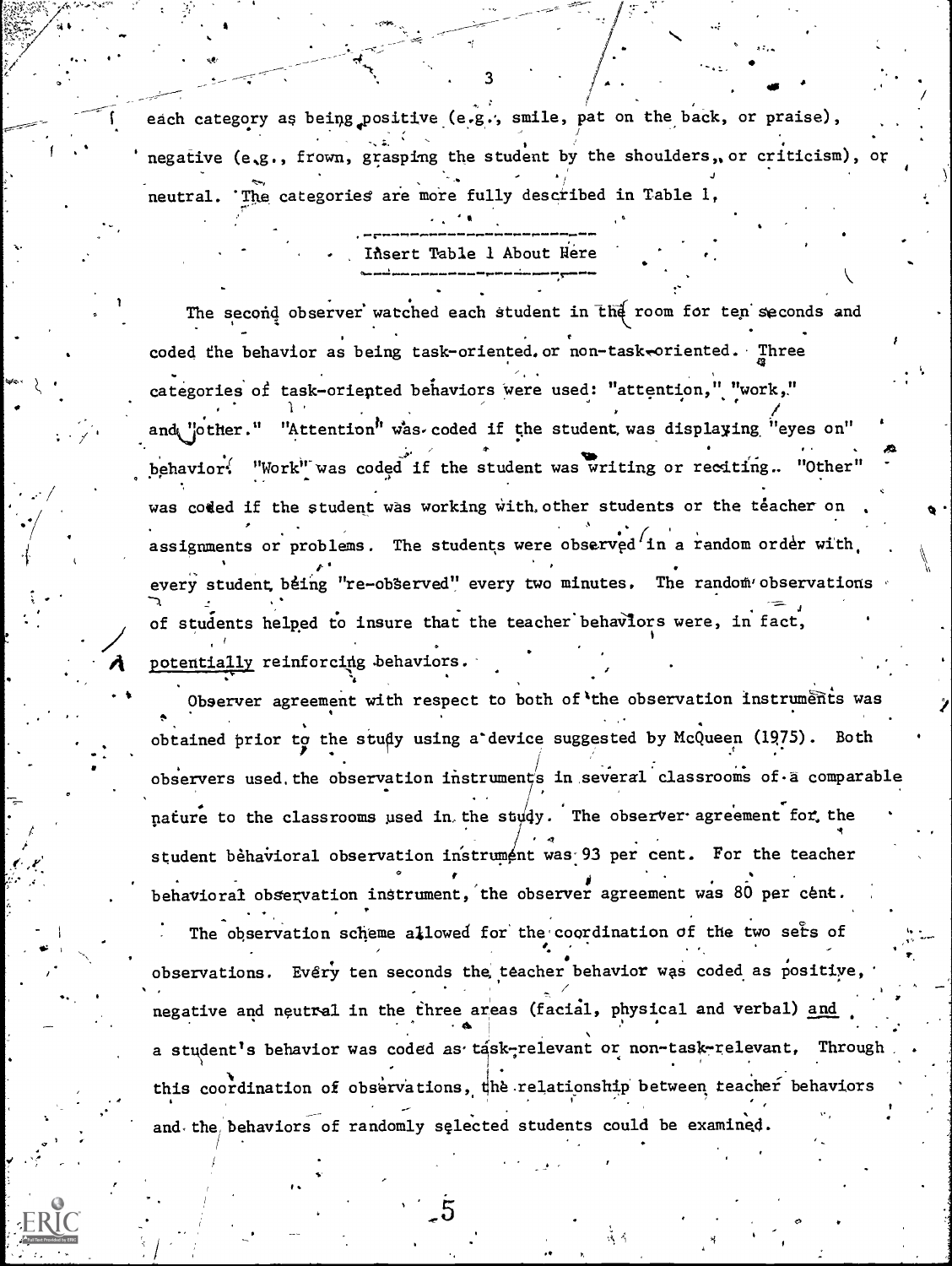### *E*Results

The first question concerned the frequency of potentially reinforcing behaviors in naturally occurring classrooms. Positive teacher behaviors of any kind (e.g., physical, verbal or facial) occurred approximately six per cent of the time on the average. Teacher 1 exhibited positive behaviors approximately two per cent of the time; Teacher 2, approximately three per cent of the time; Teacher 3, approximately eighteen per cent of the time; and ATeacher 4, approximately four per cent of the time. Negative teacher behaviors occurred approximately two per cent of the time on the average. Thus an overwhelming percentage of teacher behaviors were "neutral" in nature. These findings are quite similar to those of other classroom observational studies (Altman, 1970; Dahloff and Lundgren, 1970; Tisher, 1970; Randhawa, 1977; Hillman and Davenport; 1977)

The second question concerned the relationship between teachers' use of potentially reinforcing behaviors and student task-oriented behavior. Despite the infrequency of teacher potentially reinforcing behaviors in the classroom, it was decided to investigate the second question although realizing the small frequencies of potentially reinforcing behaviors made obtaining a significant result very difficult. The data were analyzed separately for each teacher. Contingency. tables displaying the data pertaining to this question are presented in Tables 2 through 5..

Insert Tables 2 Through 5 About Here

As readily can be seen, none of the Chi-square statistics computed for any of the contingency tables were significant. Thus, there was no relationship between teachers' use of potentially reinforcing behaviors and student task-oriented. behavior in the present study.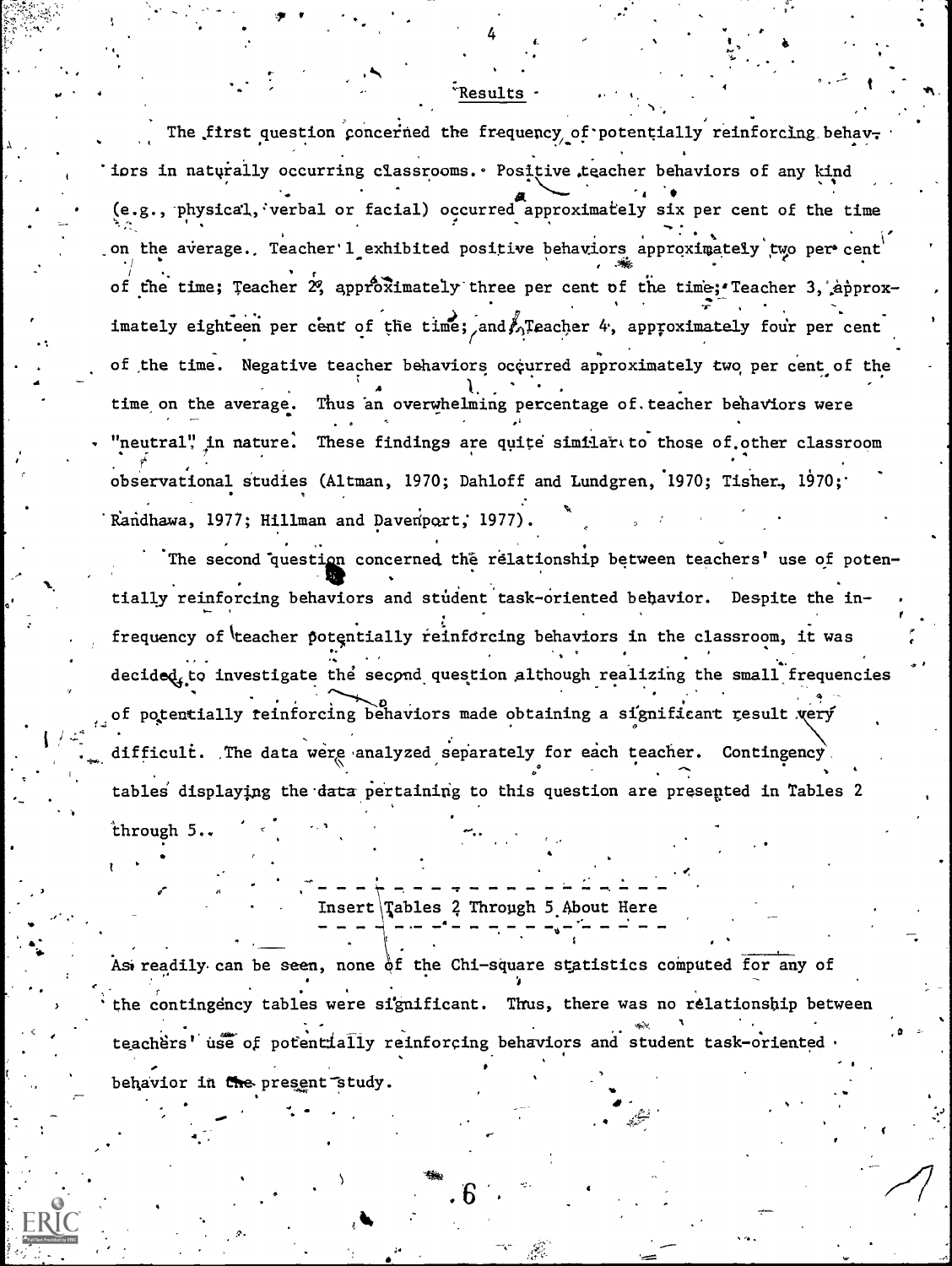The investigation of the first question indicated that one of the teachers spent considerably more of her time involved in positive behaviors. Based on. this observation, a decision was made to investigate the significance of these differences in positive teacher behaviors. The design for this investigation was conceptualized as a two-way (teacher x occasion) fixed effect model with one observation per cell. The results pertaining to the investigation are presented In Tables 6 and 7.

# Insert Tables 6 and 7 About Here

Table 6 presents the number of positive teacher behaviors for each teacher on each of the five occasions. In addition, Table 6 presents the means and standard deviations of the number of positive teacher behaviors for each teacher across all occasions and for each occasion across all teachers.

Table 7 presents the results of the analysis of variance procedures that were used to test the significance of the differences. As can be seen, there is a significant teacher effect (F = 23.8,  $p \le 201$ ). Subsequent Tukey comparisons indicated that Teacher 3 exhibited significantly more positive behaviors than Teachers 1, 2 and 4. There were no other significant differences between any of the remaining teacher pairs.

On the basis of this finding, a decision was made to examine whether Teacher  $3$ 's students also exhibited significantly more task-oriented behaviors than the  $\chi_{\rm ex}$ students in the other classes. The results pertaining to this investigation are presented in Tables 8 and 9.

Insert Tables 8 and 9 About Here

Table 8 presents the per cent of student behaviors that were non-task-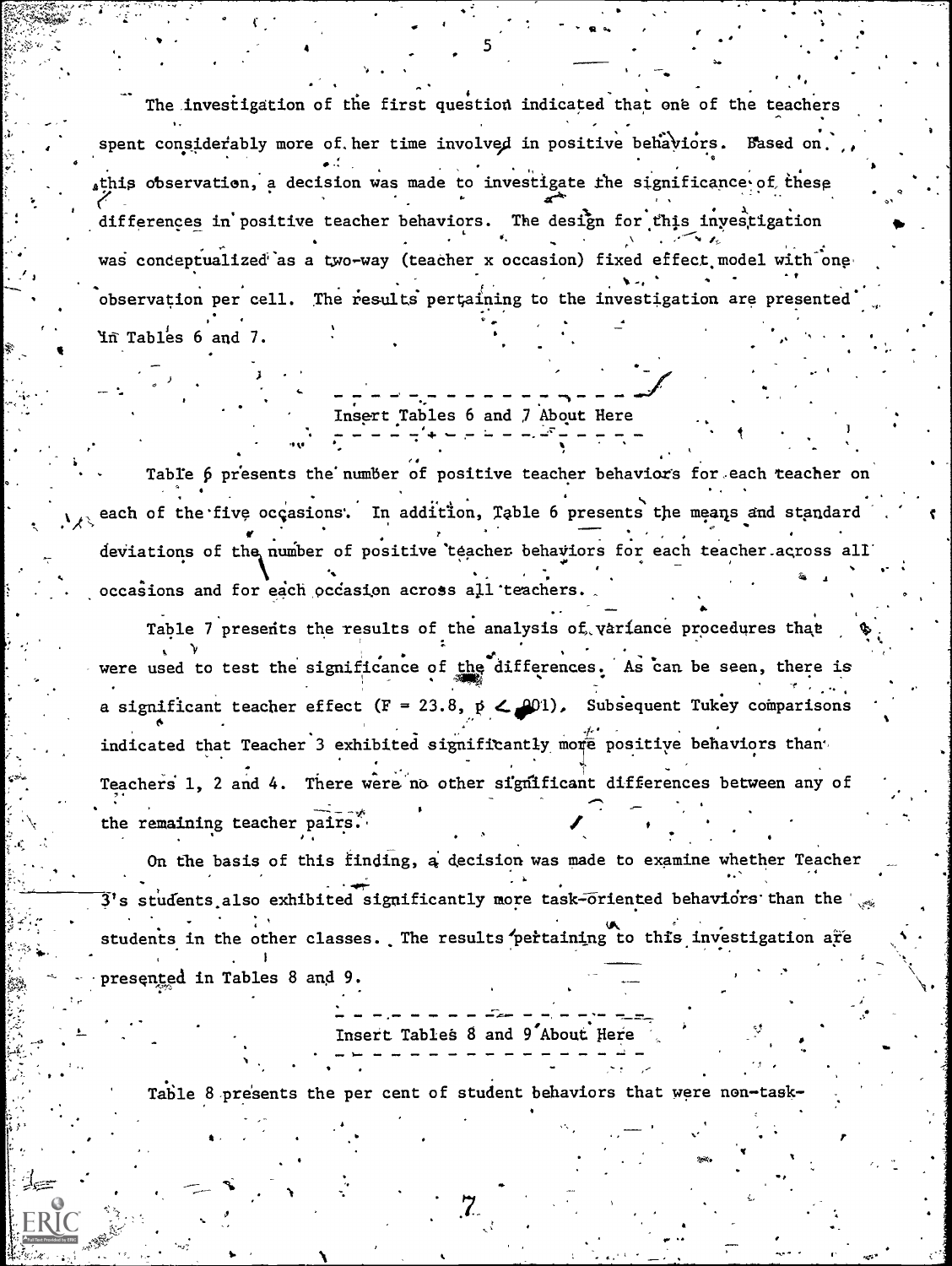oriented in each classroom on each of the five occasions. In addition, Table 8 presents the means and standard deviations of the student non-task-behaviors for each teacher across all occasions and for each occasion across all teachers. Table 9 presents the results of the analysis of variance procedures that were used to test the significance of the differences. Significant differences among teachers in the per cent of time their students were engaged in task-relevant behaviors were found (F = 8.7, p  $\leq$ .05) were found. Subsequent Tukey comparisons indicated that Teacher 3's students were on-task significantly more than Teacher 1 and Teacher 4's students, but not Teacher 2's students.

In summary, results presented in Tables 6 through<sup>\*9</sup> suggest that Teacher 3. in comparison with Teachers 1 and 4, exhibits more positive behaviors and has students who spent a greater percentage of their time engaged in task-oriented. behaviors

## Conclusions and Implications

Two major conclusions follow directly from the research. First, teachers exhibit positive and negative behaviors very infrequently in classrooms. The vast majority of teacher behaviors, in classrooms can be termed "unemotional". the results of laboratory experimental studies actually hold in the classroom, one of the problems facing teacher educators is to get teachers to use reinforcing behaviors in the classroom.

Second, teachers' use of potentially reinforcing behaviors was found to be unrelated to student task-orientated behaviors. That is, students exhibited approximately the same number of task-oriented behaviors when teachers were exhibiting positive behaviors as when they were not. One of the reasons for the lack of significant relationship may have been the small number of such teacher behaviors. Another reason, however, may have to do with the relation-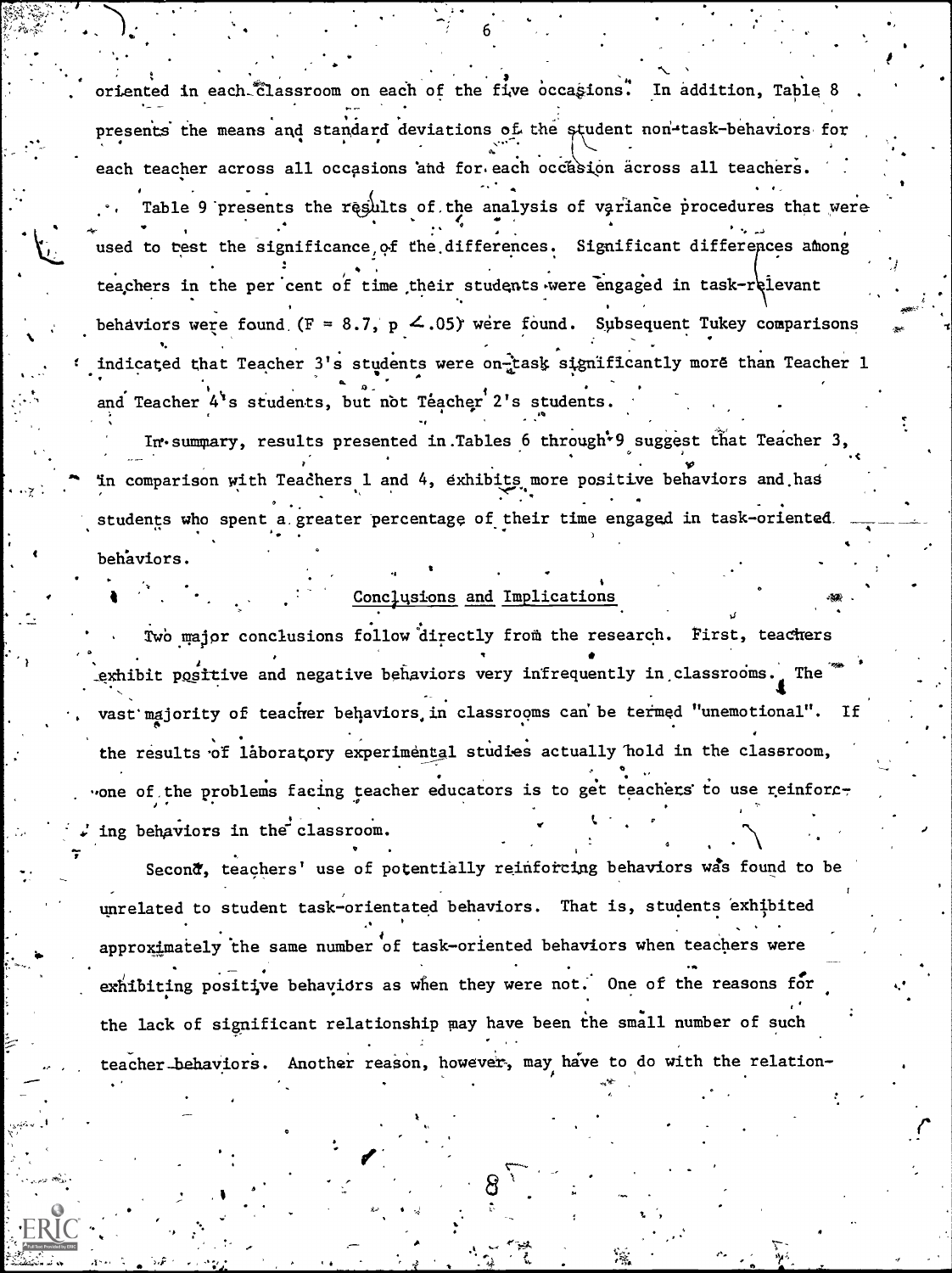ship of reinforcing behaviors to the total teaching style of the teacher. Perhaps, the effectiveness of potentially reinforcing behaviors is not a "within teacher" phenomenon. That is, teachers should not expect more task-oriented behavior when they exhibit reinforcing behaviors than when they do not exhibit those behaviors. *PRather*, the effectiveness of potentially reinforcing behaviors . is an "across teacher" phenomenon. That is, teachers who incorporate reinforcing behaviors as a part of their total teaching style may expect to have more student task-oriented behaviors than teachers who do not incorporate these behaviors.

Further investigations are needed to investigate this tentative conclusion. If further studies are supportive, the implications for teacher education are clear. Teacher training programs should work toward developing teachers with a cluster of related teaching skills and behaviors, emphasizing the integration of the skills. Teacher training programs should not work toward the development 'of hundreds of separate competencies which may, or may not, have a great deal of relationship to one other.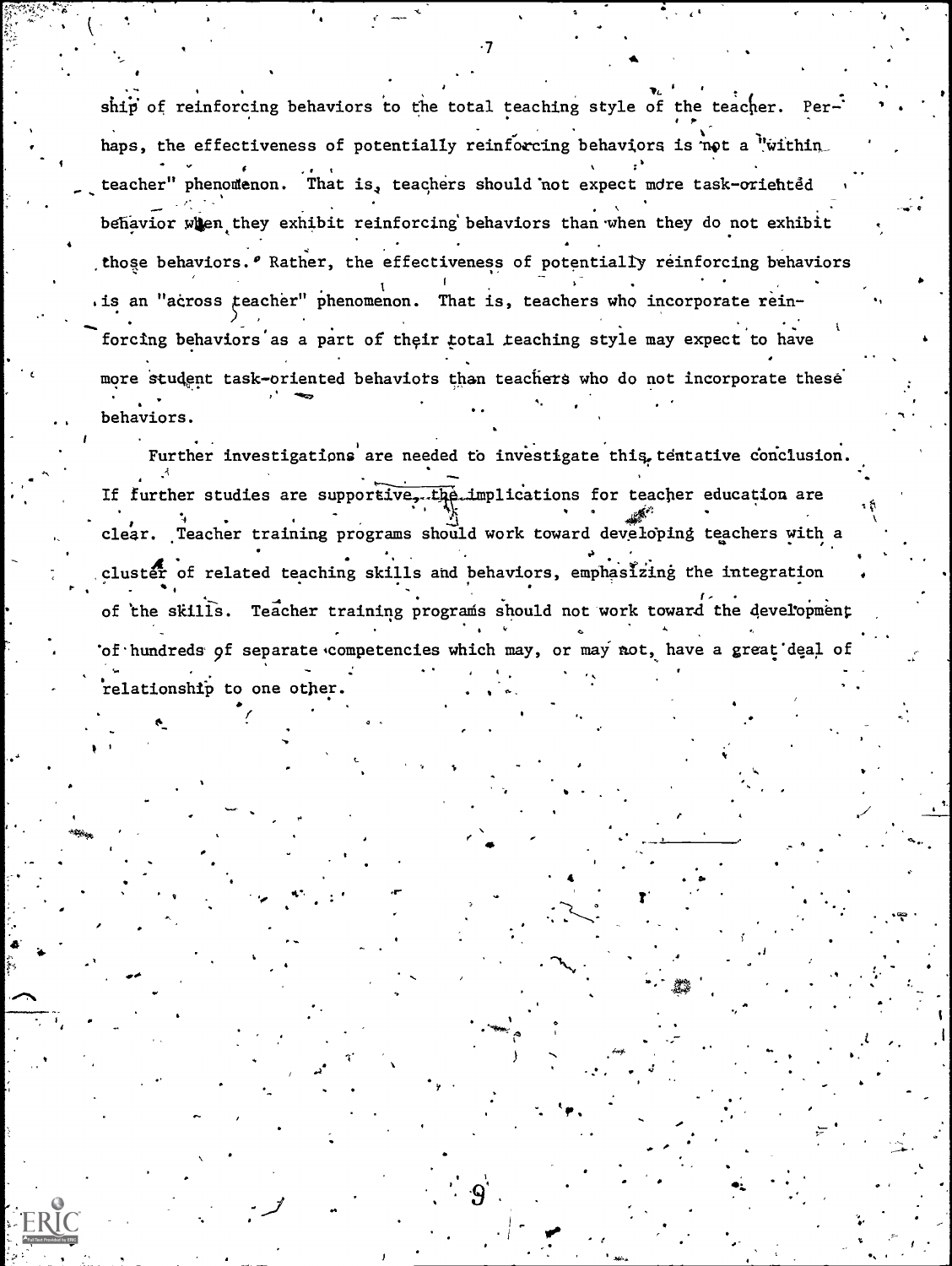#### **REFERENCES**

Altman, H. Feacher-student interaction in inner-city and advantaged classes using the science curriculum improvement study. Classroom Interaction Newsletter,  $1970, 5-15.$ .

Bandura, A. Principles of behavior modification, New York: Holt, Rinehart and Winston, 1969.

Becker, W. C., Madsen, C. H., Arnold, C. R. and Thomas, D. R. The contingent . use of teacher attention and praise in reducing classroom behavior problems. Journal of Special Education, 1967, 1, 287-307.

Dahloff, U. S. and Lundgren, U. P. Project Compass 23: Macro and micro approaches combined for curriculum process analysis: A Swedish educational field project. Paper presented at the Annual Meeting of the American Educational Research Association, Minneapolis, 1970. '.

Dunkin, M. J. and Biddle, B. J. The study of teaching. New York: Holt, . Rinehart and Winston, 1974.

Hillman, S. C. and Davenport, G. G. Teacher behavior in desegregated schools. Paper presented at the Annual Meeting of the American Educational Research Association, New York, 1977.

Madsen, C. H., Becker, W. C., and Thomas, D. R. Rules, praise and ignoring: Elements of elementary. classroom control. Journal of Applied Behavioral Analysis, 1968, 1, 139-150.

McQueen, W. M. A simple device for improving inter-rater reliability. Behavior Therapy, 1975, 6, 128-129.

O'Leary, K. D. and Drabman, R. S. Token reinforcement programs in the classroom: A review. Psychological Bulletin, 1971, 75, 379-398.

Randhawa, B. S. 'Instructional quality as a function of locale, grade and subject. Paper presented at the Annual Meeting of the American Educational Research Association, New York, 1977.

Tisher, R.JP, The nature of verbal discourse' in classrooms and association between verbal discourse and pupils' understanding in science. In W. J. Campbell (Ed.) Scholars in context: The effects of environments on learning. - Sydney, Australia: Wiley, 1970.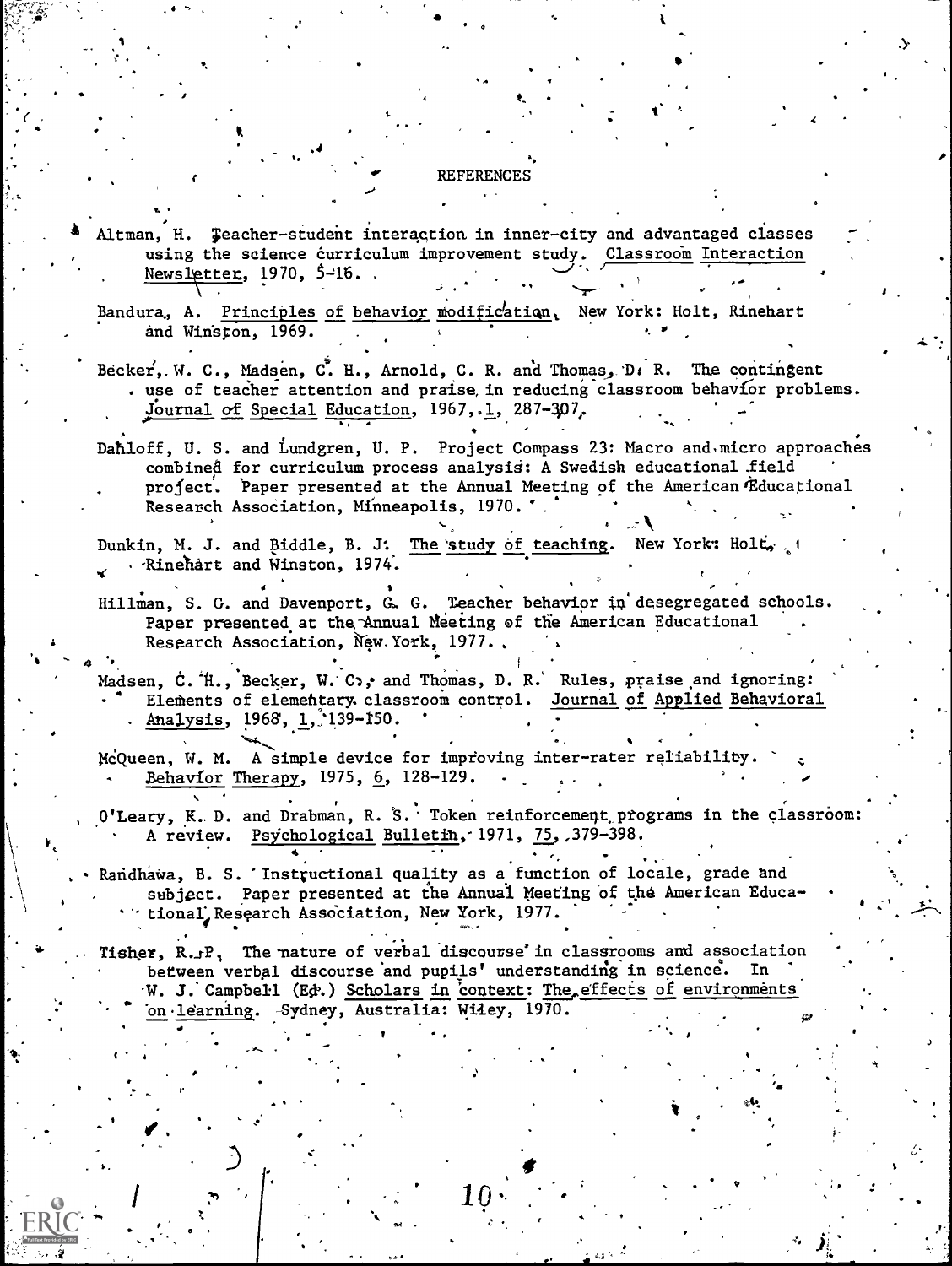|  | ant |  |  |
|--|-----|--|--|
|  |     |  |  |

Categories of Teacher Verbal, Facial and Physical Behaviors

| TYPE                  | DESCRIPTION                                                                                                                             | <b>EXAMPLES</b>                                                                          |
|-----------------------|-----------------------------------------------------------------------------------------------------------------------------------------|------------------------------------------------------------------------------------------|
| <b>VERBAL</b>         |                                                                                                                                         |                                                                                          |
| positive.             | The teacher makes a positive state-<br>ment to a student or students re-<br>garding academic or social behaviors.                       | Good, fine                                                                               |
| negative.             | The teacher makes a negative state-<br>ment to a student or students re-<br>garding academic or social behaviors.                       | Stop that! That's<br>not correct!                                                        |
| neutral               | The teacher makes a neutral state-<br>ment to a student or students"<br>regarding academic or social behaviors.                         | Time to start language,<br>here are your test papers.                                    |
| <b>FACTAL</b>         |                                                                                                                                         | ь.                                                                                       |
| positive              |                                                                                                                                         | Smiles<br>Frowns                                                                         |
| negative.<br>neutral. | No discernible facial expression.                                                                                                       |                                                                                          |
| <b>PHYSICAL</b>       |                                                                                                                                         |                                                                                          |
| positive              | In close proximity to a student or<br>students the teacher engages in a<br>motor behavior. which was helpful or<br>positive.            | Pat on back, helping<br>student find correct<br>page.                                    |
| negative              | In close proximity to a student or<br>students the teacher engages in a<br>motor behavior which was unpleasant.<br>or negative.         | Forcefully grasping<br>student by shoulders,<br>forcefully taking.<br>book from student. |
| neutral<br>بعيدته     | In close proximity to a student or<br>students, the teacher engages in a<br>motor activity which was neither.<br>positive nor negative. | Passing out papers,<br>writing on board,<br>walking around room.                         |

Note--La the case of verbal behaviors, the tone of voice usually helped differentiate positive, negative, and neutral statements. In the case of physical<br>behaviors, any physical movement which did not involve the students directly was not recorded. Such activities would include swinging ones leg while seated or correcting papers at ones desk.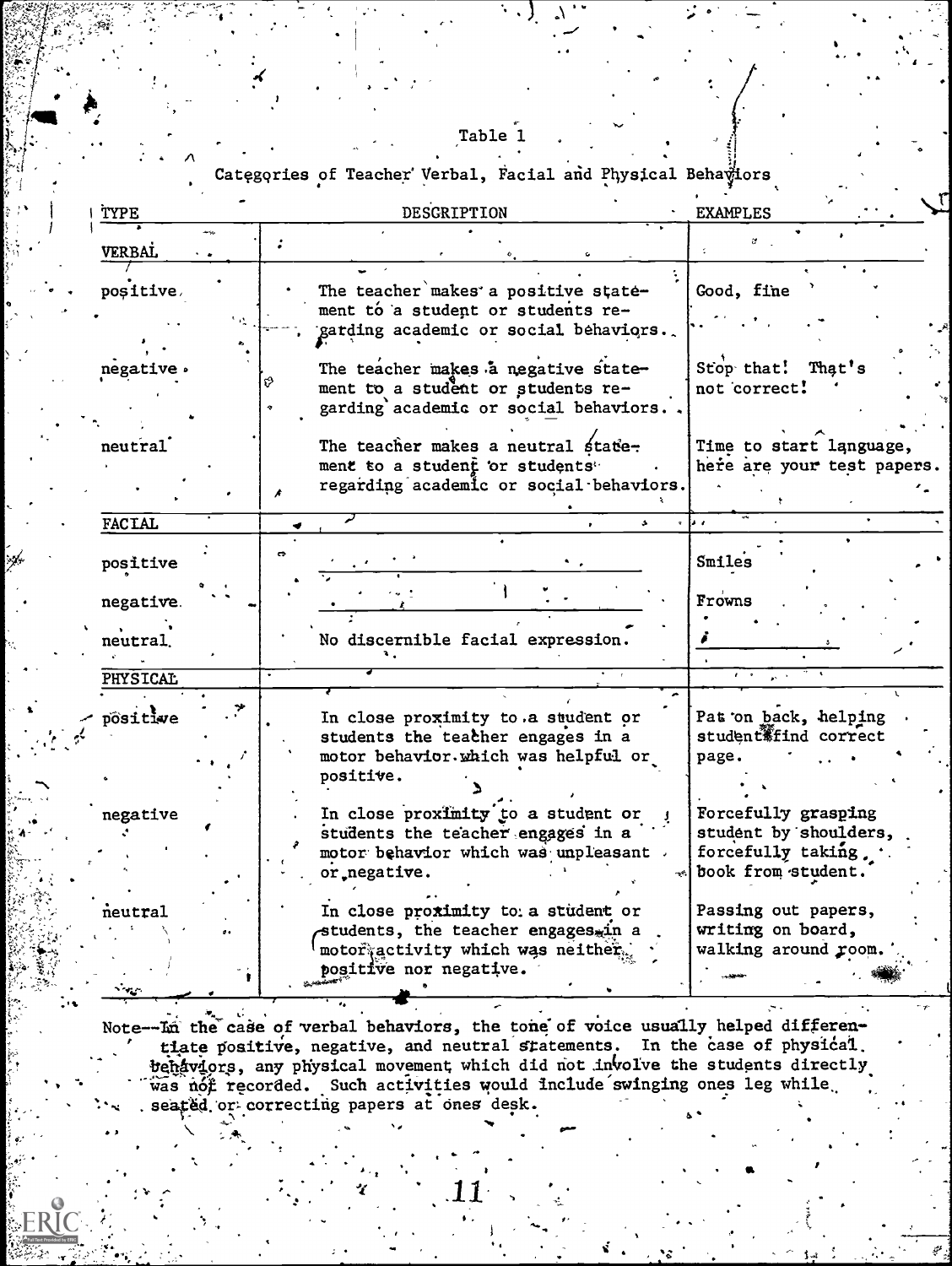Two-way contingency table for type of teacher

 $\begin{array}{c}\n\circ \\
\circ \\
\text{Table 2}\n\end{array}$ 

behavior and type of student behavior

 $(Teacher 1)$ 

| $\bullet$                      | Teacher neutral |                  |          | Teacher positive<br>Teacher negative |  |           |  |  |
|--------------------------------|-----------------|------------------|----------|--------------------------------------|--|-----------|--|--|
| Student on-task<br>behaviors   |                 | 447              |          | 10                                   |  |           |  |  |
| Student off-task<br>behaviors  |                 | 119 <sup>'</sup> |          |                                      |  | د راسي جا |  |  |
| cli $2^2$ < 1, df = 2, p > .05 |                 |                  | $\sigma$ |                                      |  |           |  |  |

12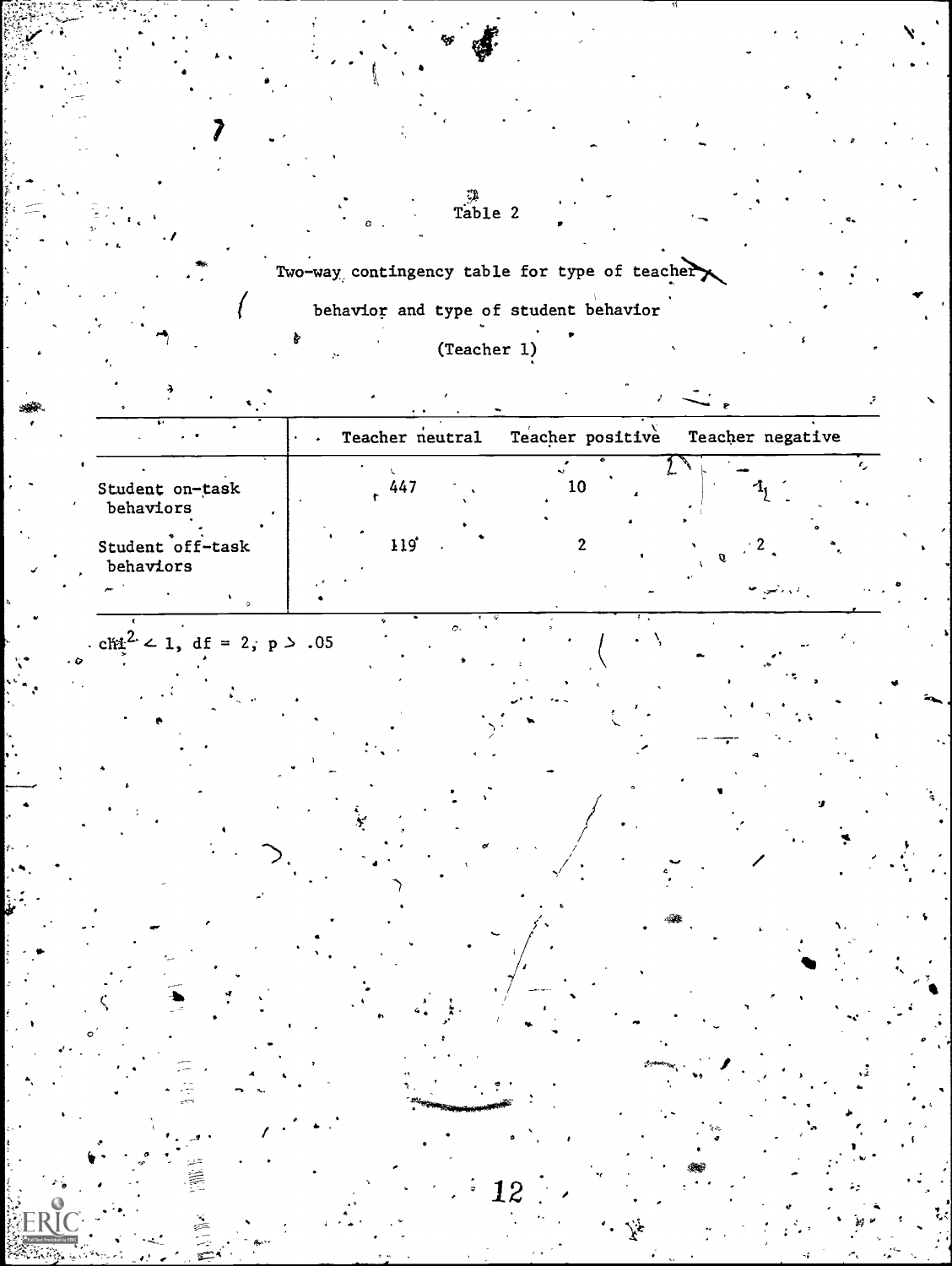Table 3  $\mathcal{L}_{\mathbb{C}}$  .

Two-ways contingency table for type of teacher

behavior and type of student behavior

(Teacher 2)

Teacher neutral Teacher negative " Teacher positive behaviors. , behaviors. behaviors  $13$ 463 Student on-task 3 behaviors Student off-task 104 **behaviors** ₹.,

13

chi<sup>2</sup>  $\angle$  1, df = 2 p  $> .05$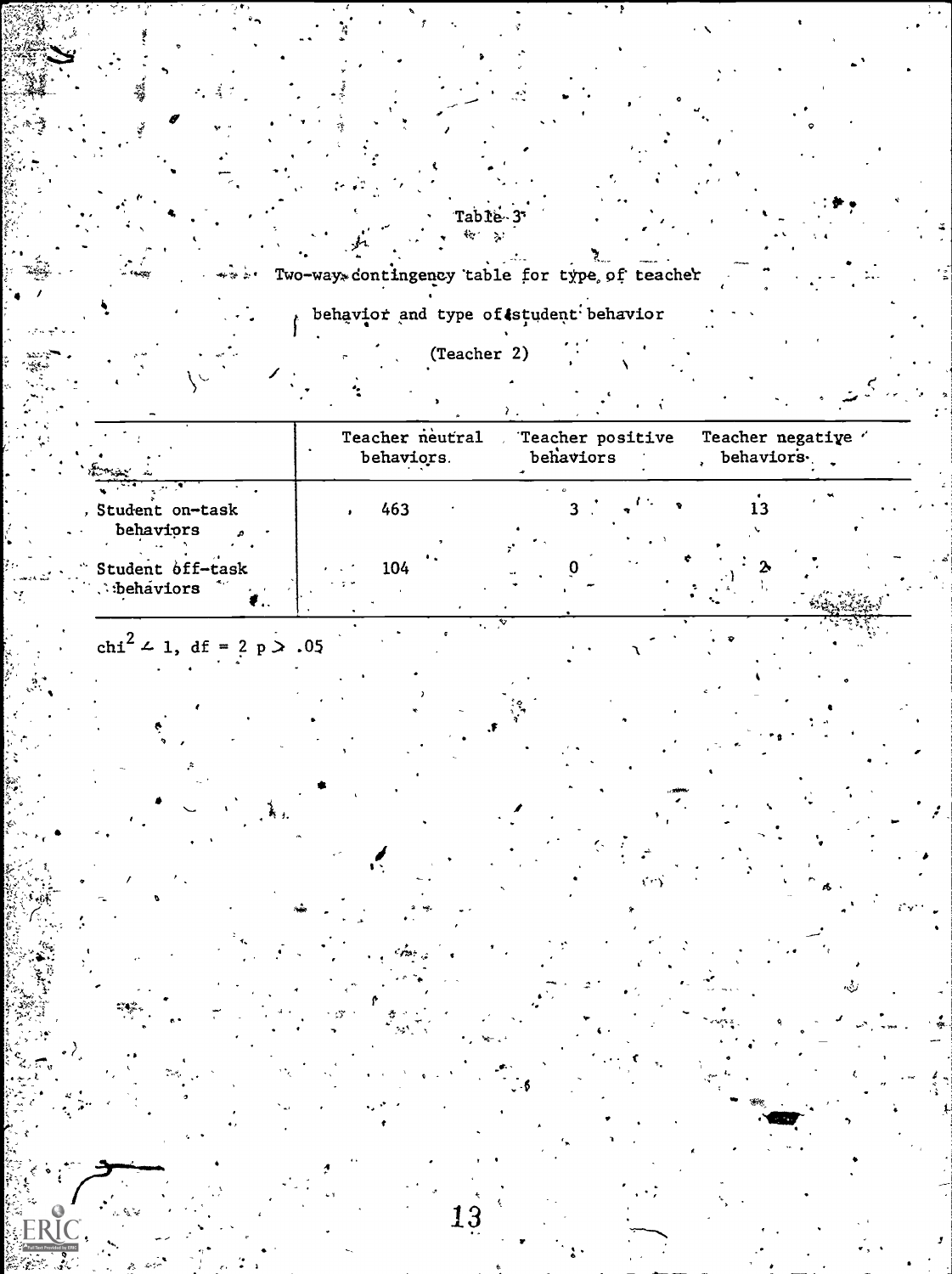Two-way contingency table for type of teacher. behavior and type of student behavior

Table 4

(Teacher 3)

Teacher negative Teacher neutral<br>behaviors Teacher positive behaviors behaviors  $452$ 100 Student on-task  $\overline{4}$ behaviors Student off-task 25  $5.$  $\mathbf{I}$ behaviors s

•! 4

 $\mathbf{f}^{\mathbf{A}}$ 

chi<sup>2</sup>  $\angle$  1, df = 2, p > .05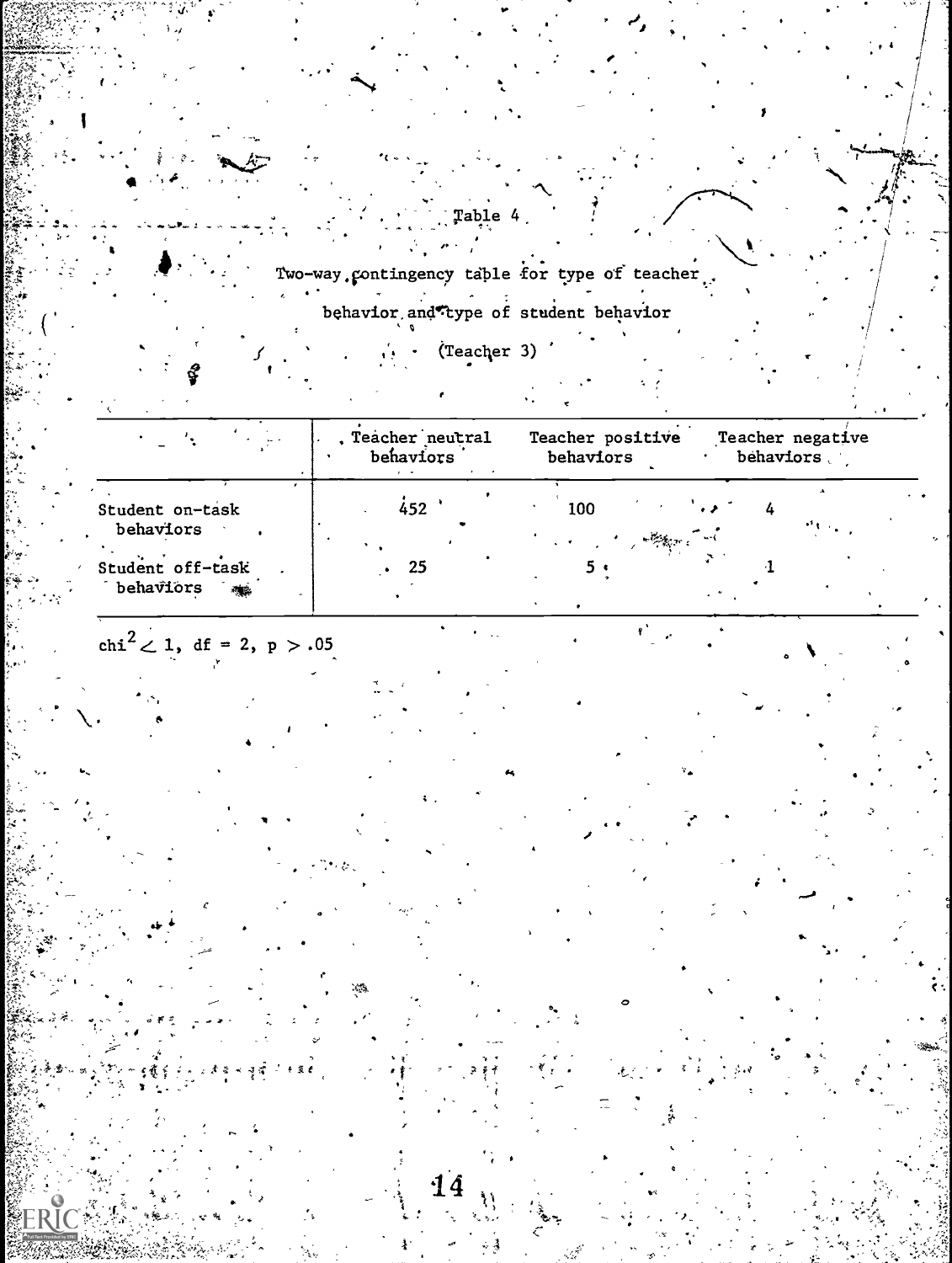Two-way contingency table for type of teacher behavior and type of student behavior

 $\texttt{Table}''5$ 

**(Teacher 4)**  $\rightarrow$   $\rightarrow$ 

|                                                              | Teacher neutral <sup>i</sup> .<br>Teacher positive<br>behaviors<br>behaviors | Teacher negative :-<br>behaviors |  |  |
|--------------------------------------------------------------|------------------------------------------------------------------------------|----------------------------------|--|--|
| Student on-task'<br>behaviors                                | 353<br>$\sim 15$                                                             |                                  |  |  |
| Student of f-task'<br>المركان<br>behaviors<br>$\blacksquare$ | 190                                                                          |                                  |  |  |

chi<sup>2</sup>  $\frac{1}{7}$  1., df = 2, p  $\frac{1}{3}$  05

15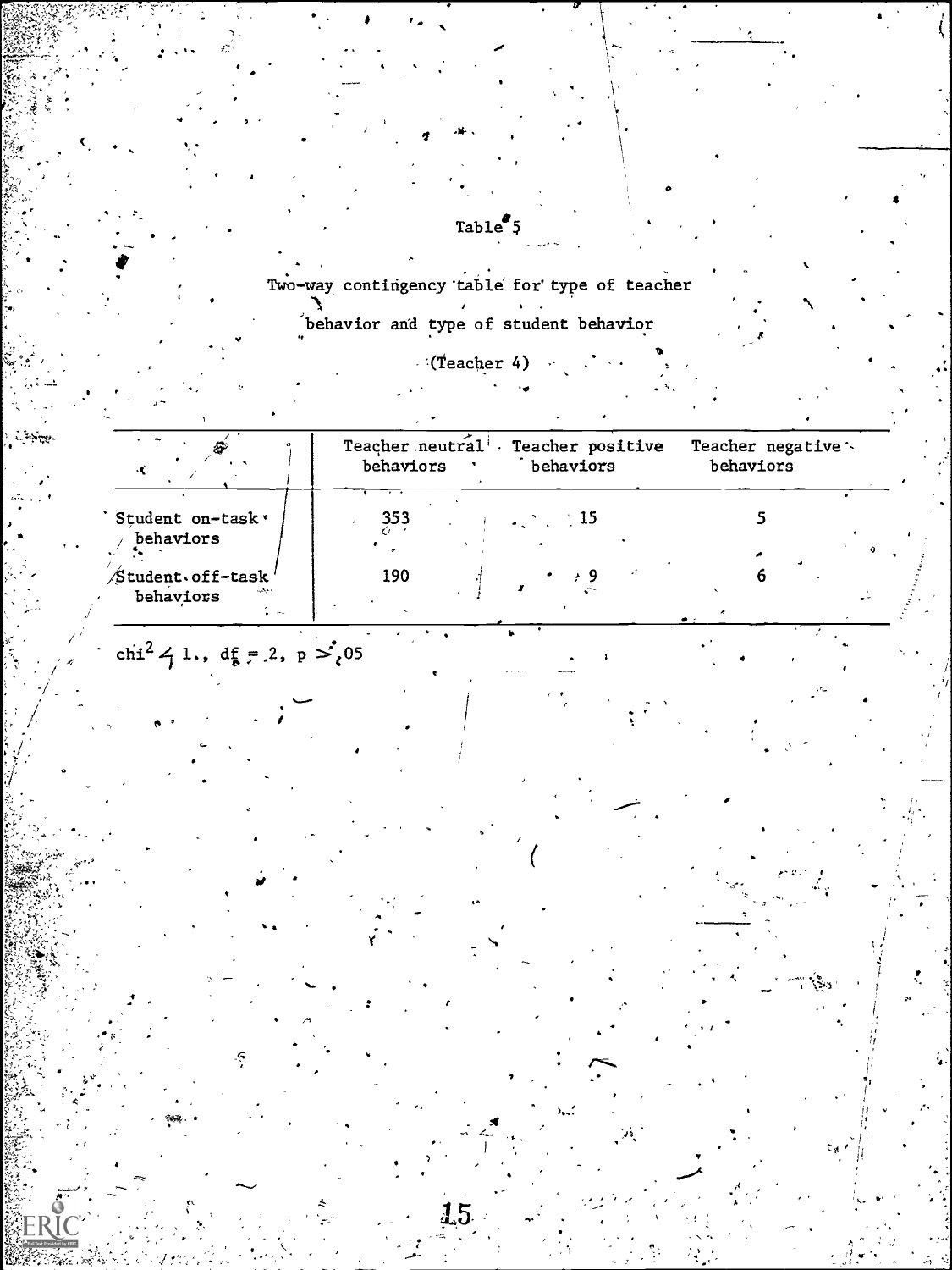Table 6

# Number of Teachers Behaviors That Were Positive Behaviors

|                               | $\epsilon$     | - T. F         |                                        |                                                   |                    |            |  |
|-------------------------------|----------------|----------------|----------------------------------------|---------------------------------------------------|--------------------|------------|--|
| $\mathcal{L}$<br>$\mathbf{r}$ | Tchr. 1.       | Tchr. 2        | ن -<br>Tchr_3                          | Tchr. 4.<br>$\mathcal{R} \rightarrow \mathcal{R}$ | $\frac{1}{3}$ Mean | S. D.      |  |
| Occ. $1$                      | $\overline{2}$ | $\mathbf 0$    | 15                                     | 9                                                 | 6.5                | 6.8        |  |
| Occ. $2$                      | $\mathbf 0$    | 3              | 22                                     |                                                   | $^{17}$ .5         | 9.9        |  |
| $0cc.$ 3                      | 3              |                | 13                                     |                                                   | 4.8                | 5.7        |  |
| Occ. $4-$                     | $\mathbf{3}$   | 0              | 24                                     |                                                   | 8.2                | 10.8       |  |
| $, 0$ cc. 5                   | $\circ$<br>4   | $\overline{0}$ | 31                                     |                                                   | $0.6$ $\pm 9$      | 14.8<br>즚. |  |
| Mean                          | 2.4            | 0.6            | $\overline{\cdot}$<br>. 21.0           | 4,8                                               |                    |            |  |
| ¢.<br>'S. D.                  | 1.5            | 1.3<br>٩.      | $7.2^\circ$                            | 3,0                                               |                    |            |  |
|                               | 诱              | $\bullet$      | $\mathcal{L} \in \mathcal{L}^{\infty}$ |                                                   |                    |            |  |
|                               |                |                |                                        |                                                   |                    |            |  |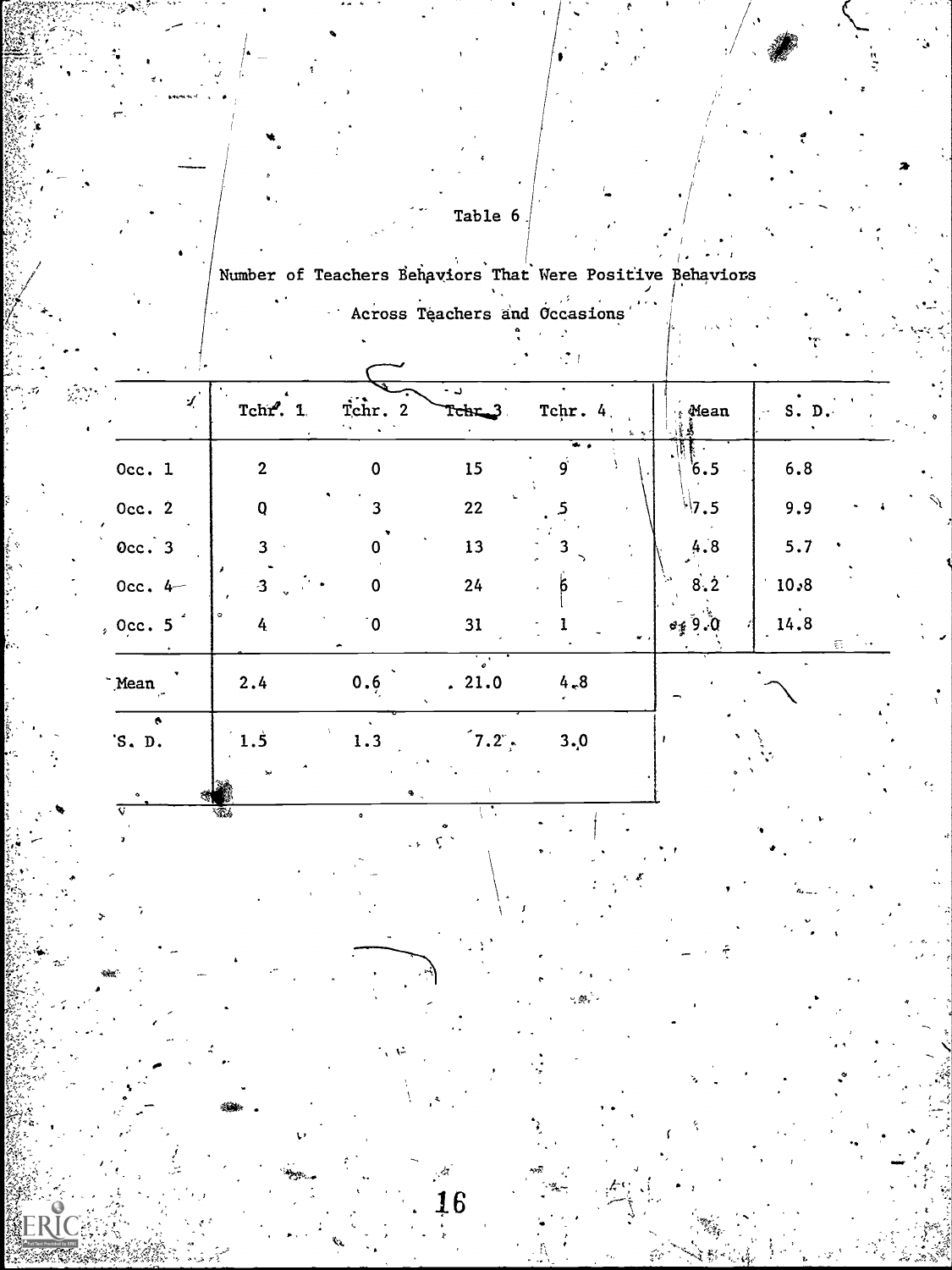|         |                                                                       |                                                        | Table 7<br>৲১ নত <mark>∫</mark> দ্য <i>এ র্যুক</i> কক | حصنته معرتير                      |                    |  |
|---------|-----------------------------------------------------------------------|--------------------------------------------------------|-------------------------------------------------------|-----------------------------------|--------------------|--|
|         |                                                                       | Two-way analysis of variance (teacher x occasion) with |                                                       |                                   |                    |  |
|         | لخمومه                                                                |                                                        |                                                       | teacher use of positive behaviors |                    |  |
|         |                                                                       |                                                        | as the dependent wariable.                            |                                   |                    |  |
|         |                                                                       |                                                        |                                                       |                                   |                    |  |
|         |                                                                       |                                                        |                                                       |                                   |                    |  |
|         | Source                                                                | df                                                     | MS                                                    |                                   | Significant level. |  |
| Ñ.      | Teacher (T)                                                           | 3 <sup>1</sup>                                         | 437.7                                                 | $23.8 +$                          | .001               |  |
|         | Occasion $(0)$                                                        | 4                                                      | 10.9                                                  | ∠ 1                               | ns                 |  |
|         | $T/x$ 0                                                               | 12<br>$\sim 100$                                       | $18 - 4 - 5$                                          |                                   |                    |  |
| تجاوب ب | $\mathbb{E}_{\mathbf{S}^{\text{c}}}\mathbb{P}[\mathbb{P}^{\text{c}}]$ |                                                        |                                                       |                                   |                    |  |
|         |                                                                       |                                                        |                                                       |                                   |                    |  |
|         |                                                                       |                                                        |                                                       |                                   |                    |  |
|         |                                                                       |                                                        |                                                       |                                   | 2                  |  |
|         |                                                                       |                                                        |                                                       |                                   |                    |  |
|         |                                                                       |                                                        |                                                       |                                   |                    |  |
|         |                                                                       |                                                        |                                                       |                                   |                    |  |
|         |                                                                       |                                                        |                                                       |                                   |                    |  |
|         |                                                                       |                                                        |                                                       |                                   |                    |  |
|         |                                                                       |                                                        |                                                       |                                   |                    |  |
|         |                                                                       |                                                        |                                                       |                                   |                    |  |
|         |                                                                       |                                                        |                                                       |                                   |                    |  |
|         |                                                                       |                                                        |                                                       |                                   |                    |  |
|         |                                                                       |                                                        |                                                       |                                   |                    |  |
|         |                                                                       |                                                        |                                                       |                                   |                    |  |
|         |                                                                       |                                                        |                                                       |                                   |                    |  |
|         |                                                                       |                                                        |                                                       |                                   |                    |  |
|         |                                                                       |                                                        |                                                       |                                   |                    |  |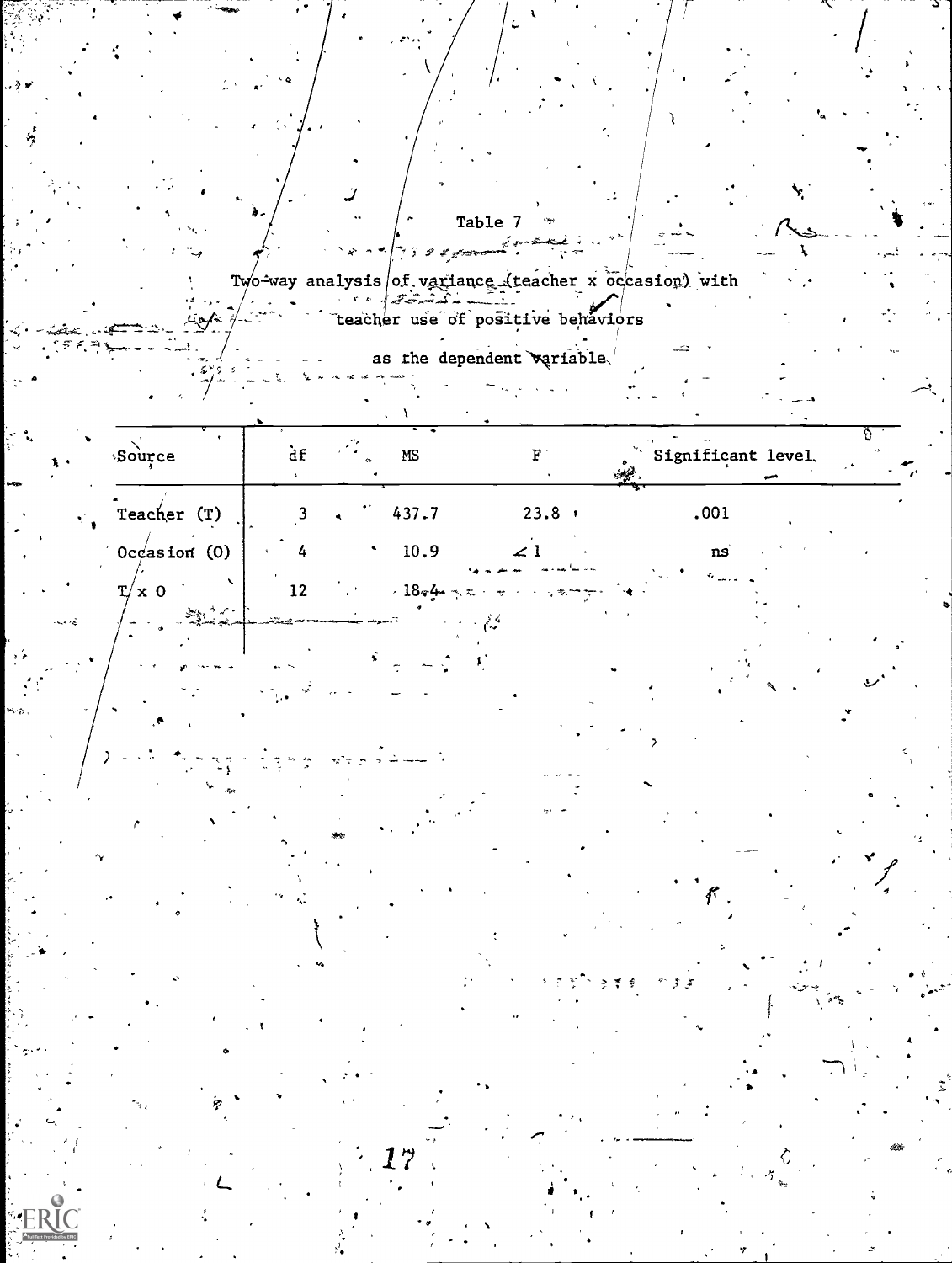$\text{Tab1}\frac{1}{2}$  $\mathbf{8}$ 

Per Cent of Student/Time Off-Task Across

Teachers and Occasions

|                             | Tchr. 1             | Tcr. $2$        | $\sim$<br>Ter. $3 \cdot$ | 4Ê.<br>Tcr. $4$   | Mean/ | S. D. |  |
|-----------------------------|---------------------|-----------------|--------------------------|-------------------|-------|-------|--|
| 0 <sub>c</sub> . 1          | 35                  | 30 <sup>°</sup> |                          | 27                | ,24.2 | 13.2  |  |
| $\degree$ Occ. 2.           | 29                  |                 | 8 <sub>1</sub>           | $\frac{25}{2}$    | .16.8 | 12.0  |  |
| $. 0c$ $\sqrt{3}$           | 20<br>$\lambda = 3$ | 16 <sup>7</sup> | $\mathcal{P}$            | 35                | 18.2  | 13.6  |  |
| Occ. $4$                    | 17<br>ويسر          | $13-5$          |                          | 55                | 23.8  | 21.0  |  |
| $\degree$ Occ. $\degree$ 5. | 16<br>$\bullet$     | 26              |                          | 39.1              | 20.5  | 16.0  |  |
| Mêan                        | 23.4                | 18.0            | 5,2                      | 36:2              |       |       |  |
| $\cdot$ S. D.               | ÷<br>$8.3 \div$     | 10.1            | 3.8<br>Δ.                | $4x_4$ 12.0<br>ு⊗ |       |       |  |

æ.